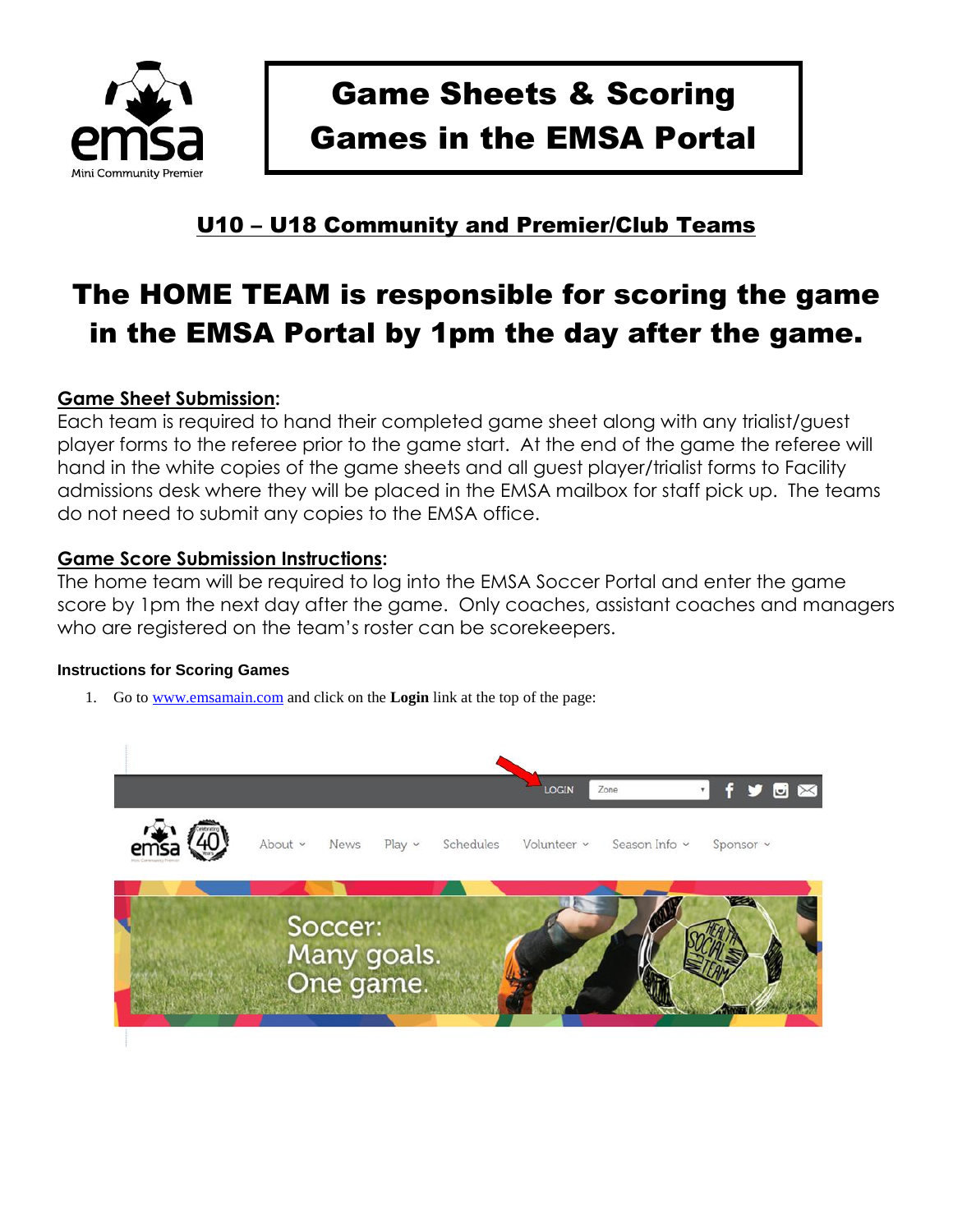2. Please sign in with your account.



3. Select the Team Official role for the team you are coaching. A person may have multiple team official roles (1 role per team). In this example, a McLeod coach with last name Johnson is signing in.

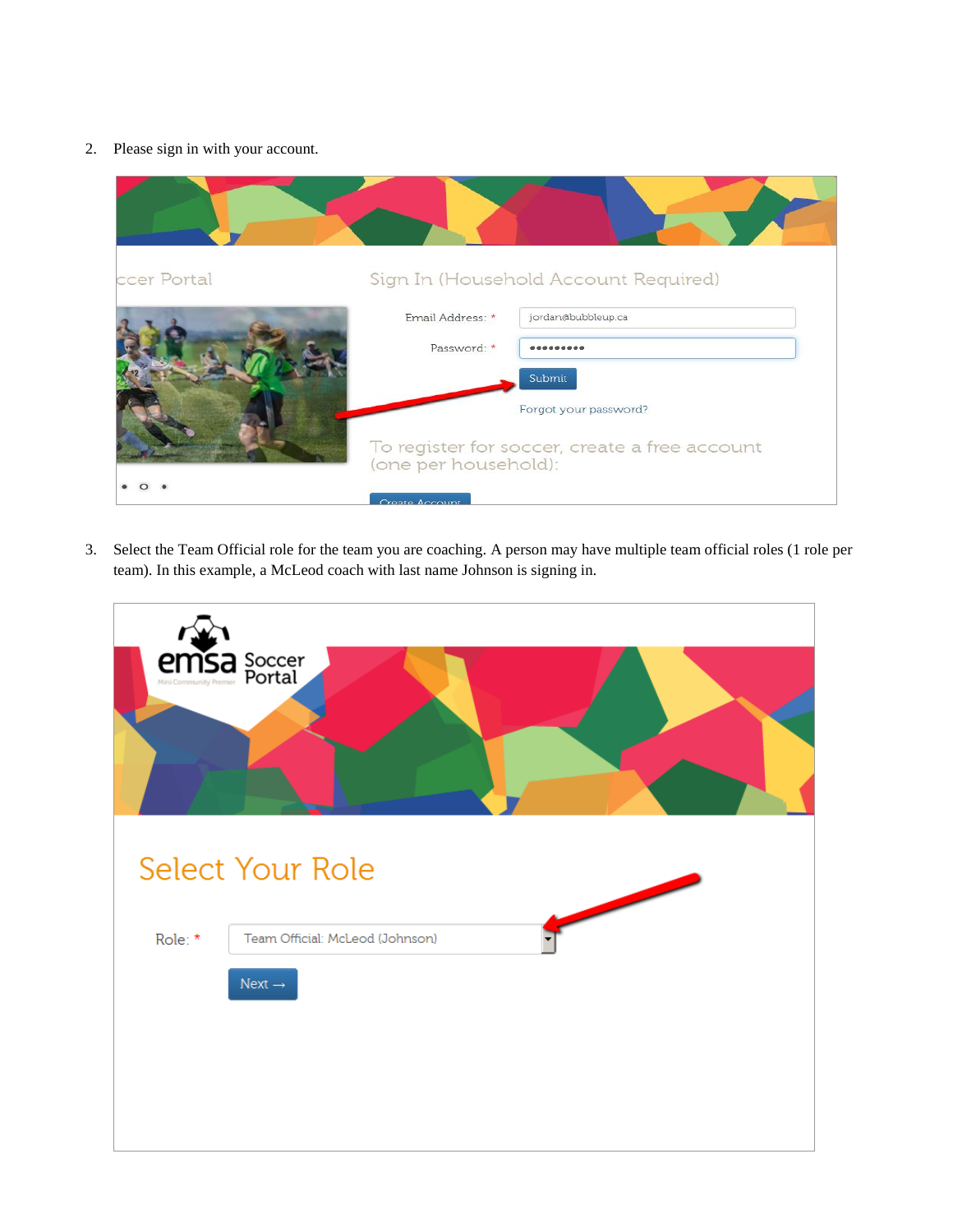4. Once signed in, you will be redirected to the Team Official Control Panel. Click the **Manage Score/Games** button.



5. On the Manage Scores/Games screen, you will see a list of all games for your team. Once a game is ready to have a score recorded, an edit pencil button will be available. Click the edit pencil button.

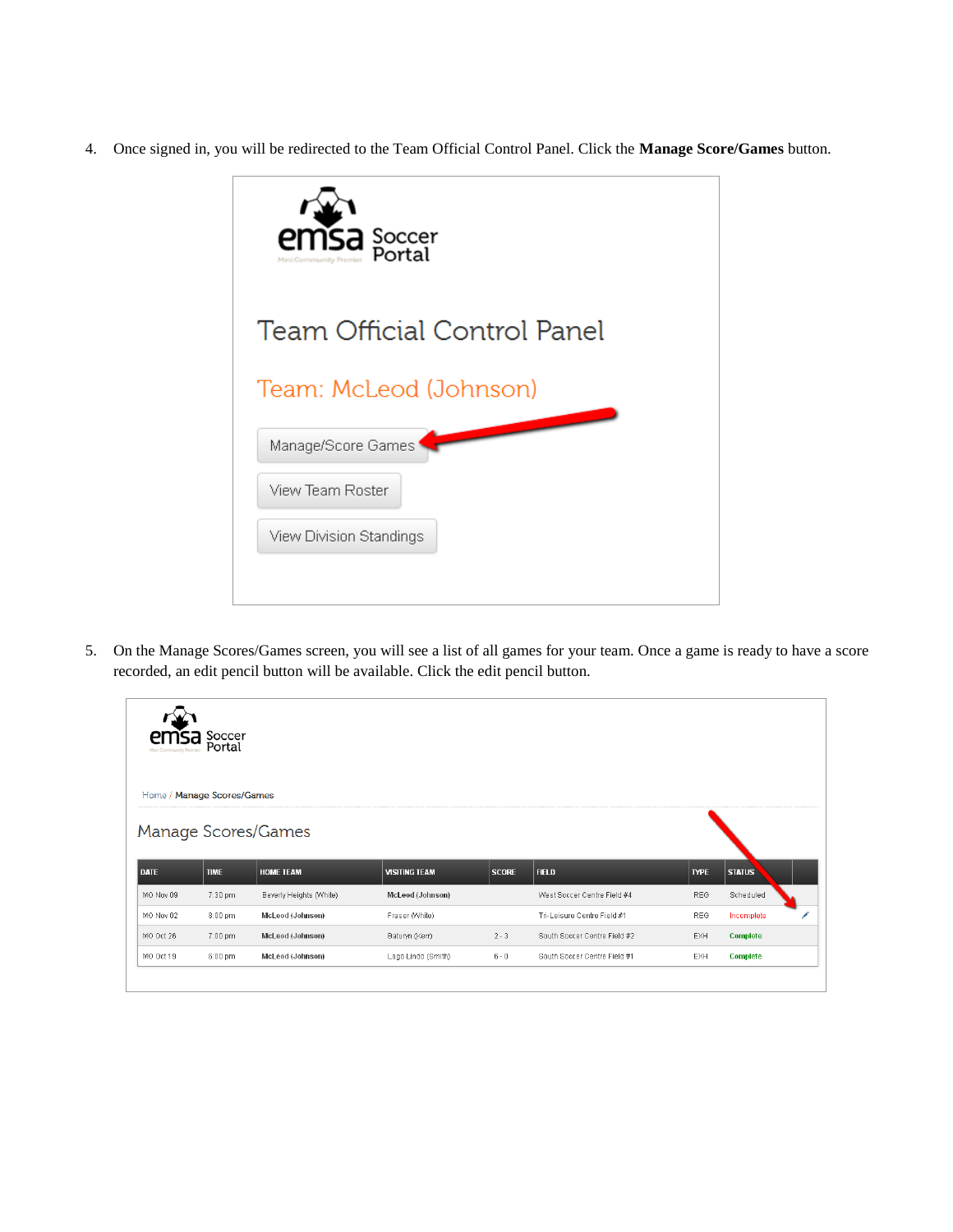6. On the Score Game form, complete the required fields by entering the home team score and the away team score.

| Score Game          |              |             |  |
|---------------------|--------------|-------------|--|
| McLeod (Johnson): * | $\mathbf{2}$ | (Home Team) |  |
| Fraser (White): *   |              | (Away Team) |  |
|                     |              |             |  |

7. Lastly, please submit feedback regarding the referee officiating of the game. There are 6 questions to be completed and an option to provide comments. **(optional)**

| <b>Referee Feedback</b>                                       |                                   |
|---------------------------------------------------------------|-----------------------------------|
| Please submit feedback regarding the officiating of the game. |                                   |
| Field Referee Name: *                                         | Bob Smith                         |
| Box Referee Name:                                             | John Smith                        |
| 1) Management of the Game: *                                  | ⊙ Excellent<br>$C$ Good<br>C Fair |
|                                                               | O Poor                            |
| 2) Manners/Professionalism: *                                 | C Excellent<br>⊙ Good             |
|                                                               | C Fair                            |
|                                                               | C Poor                            |
| 3) Knowledge of Rules: * C Excellent                          | $C$ Good                          |
|                                                               | ⊙ Fair                            |
|                                                               | $O$ Poor                          |
| 4) Movement on the Field: * © Excellent                       |                                   |
|                                                               | $C$ Good<br>C Fair                |
|                                                               | C Poor                            |
| 5) Communication: *                                           | <b>C</b> Excellent                |
|                                                               | ⊙ Good                            |
|                                                               | C Fair                            |
|                                                               | C Poor                            |
| 6) How support was the box refereee: *                        | $\odot$ Very supportive           |
|                                                               | C Somewhat supportive             |
|                                                               | O Not supportive                  |